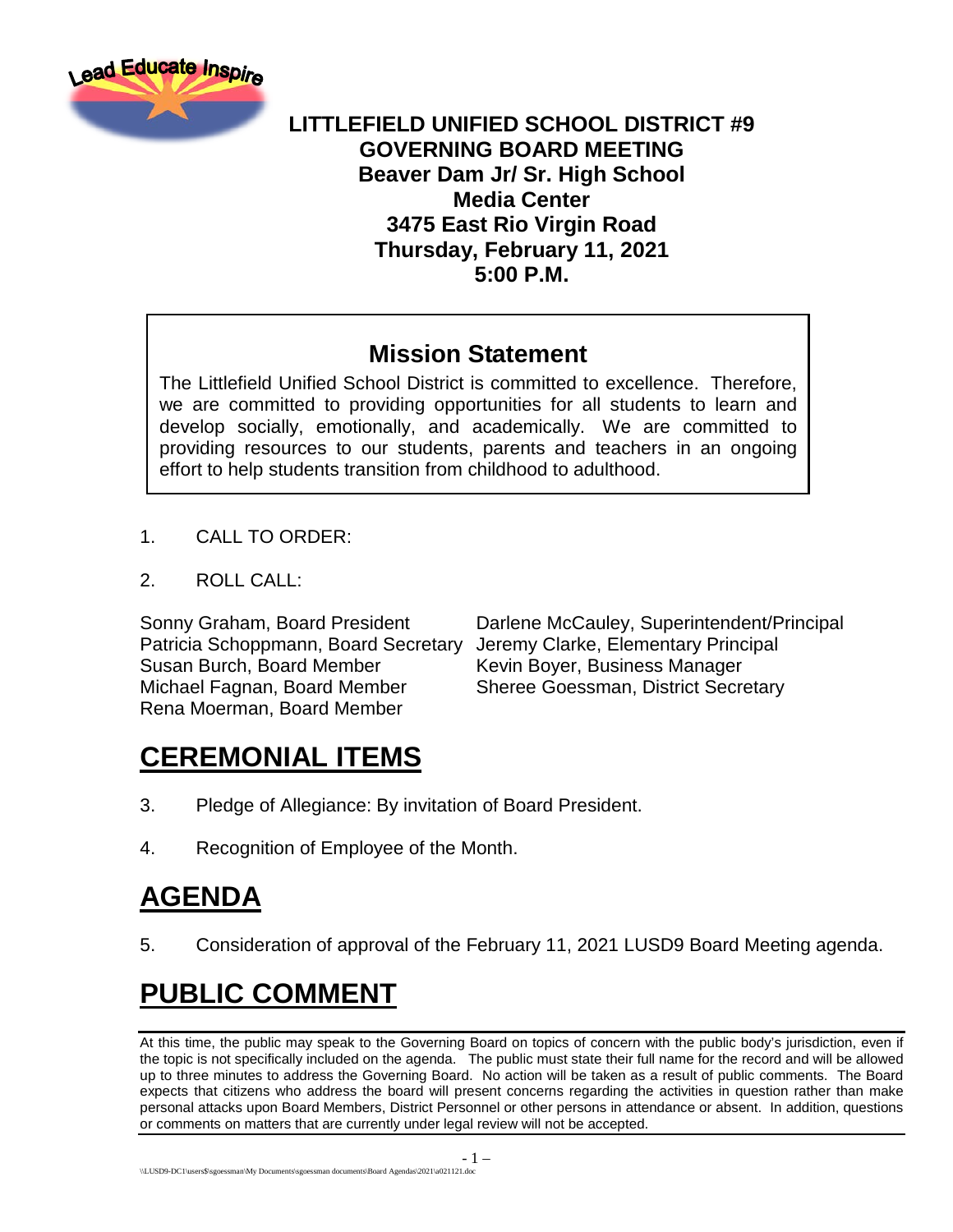

#### 6. Public Comment.

# **INFORMATION AND DISCUSSION:**

- 7. Mr. Boyer, Business Manager.
	- a. Budget Update.
	- b. Student Activity Balance.
	- c. Food Service Financial.
	- d. Other
- 8. Jeremy Clarke, Elementary Principal
	- a. School Update.
	- b. Other

#### 9. Mrs. McCauley, Superintendent/Principal

- a. Upcoming Events:
	- i. February 12, 2021 Extracurricular Friday No School
	- ii. February 15, 2021 Holiday No School
	- iii. February 26, 2021 Extracurricular Friday No School
	- iv. March 5, 2021 Extracurricular Friday No School
	- v. March 16, 2021 Extracurricular Friday No School
	- vi. March 29 April 2: Spring Break No School
- b. School Update.
- c. Update on school improvement.
- d. Other.
- 10. Board Reports.
	- a. Other
- 11. Update on Old Littlefield School.

# **CONSENT AGENDA**

Approval of Routine Orders of Business. Documentation concerning the matters on the Consent Agenda may be reviewed at the Littlefield Unified School District Office, located at 3490 East Rio Virgin Road, Beaver Dam, Arizona. Any Board Member may request an item be pulled off the agenda for further discussion.

- 12. Consideration of approval of the January 14, 2021 Governing Board Meeting Minutes.
- 13. Consideration of approval of Vouchers:
	- a. LUSD9 Payroll Vouchers: 16/2116 and 17/2117.
	- b. LUSD9 Vouchers: 1014 and 1015.
	- c. Stipends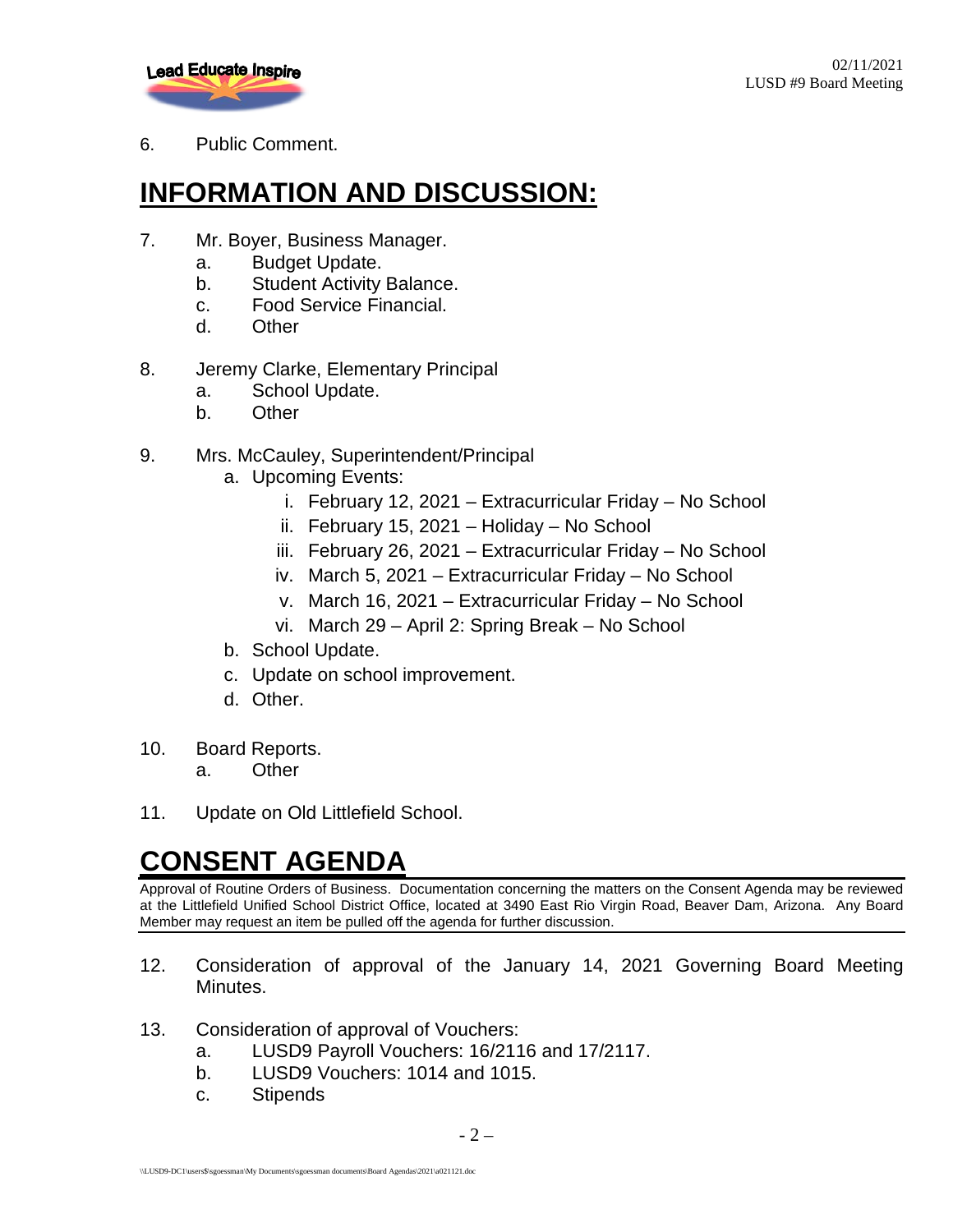(Members of the public may view the content of the vouchers 24 hours prior to the board meeting in the district office.)

14. Consideration of approval of FY 2020/2021 Certified and Classified Personnel, Substitute Personnel, and Coaches per the attached list, including the following:

| <b>Name</b>   | <b>Position</b>           | <b>Effective</b><br>Date |
|---------------|---------------------------|--------------------------|
| Zarate, Isela | <b>Elementary Teacher</b> | 08/06/2020               |

15. Consideration of the following staff resignations/terminations:

| <b>Name</b>    | <b>Position Location</b>   | <b>Last Day</b> |
|----------------|----------------------------|-----------------|
| Rocio Trujillo | <b>Preschool Aide</b>      | 02/19/2021      |
| Wilson, Mary   | <b>Food Service Worker</b> | 03/04/2021      |

#### **ACTION ITEMS AND/OR DISCUSSION**

- 16. Consideration of approval of donations received by the District per Policy KCD.
	- a) VA Landscaping Athletic Sponsorship \$1500
	- b) Kroger Inspiring Donations \$146.38
	- c) Adonai Landscaping delivery cost of 5 tons of dirt for the elementary school and high school.
- 17. Consideration of second reading and adoption of Policy GCCG Professional/Support Staff Voluntary Donation of Sick Leave.
- 18. Consideration of approval of scheduling the following for the ASBA Virtual Training:
	- a. Approval of dates for ASBA Governing Board Self Evaluation Survey.
	- b. Approval of the type of report from the survey.
	- c. Direction to staff on suggested dates and times for the Self Evaluation and Facilitation Part I Training.
- 19. Consideration of approval of addendum to Intergovernmental agreement for the following Water Users:
	- a. ADOT
	- b. Canyonlands
	- c. Beaver Dam Fire District
- 20. Discussion of fulfilling contract with Superintendent for dissertation purposes (writing activities).
- 21. Discussion and possible action of supporting Mrs. Schoppmann's efforts in making the Old Littlefield School a Historical Site.